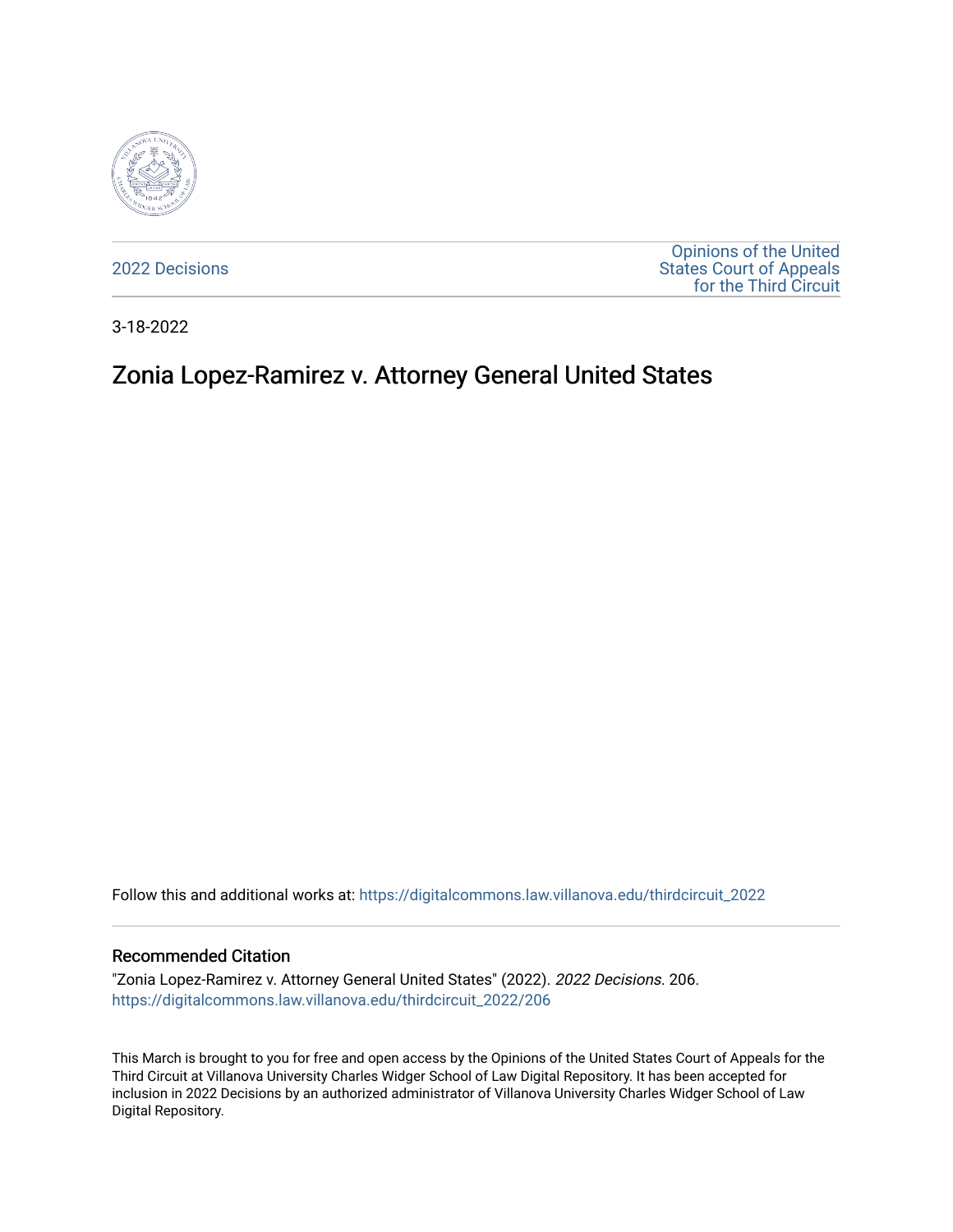# **NOT PRECEDENTIAL** UNITED STATES COURT OF APPEALS FOR THE THIRD CIRCUIT

## No. 21-2118 \_\_\_\_\_\_\_\_\_\_\_\_\_

\_\_\_\_\_\_\_\_\_\_\_\_\_

# ZONIA MARIBEL LOPEZ-RAMIREZ; FRISDY MARIBEL MORALES-LOPEZ, **Petitioners**

v.

# ATTORNEY GENERAL UNITED STATES OF AMERICA \_\_\_\_\_\_\_\_\_\_\_\_\_\_\_

On Petition for Review of an Order of the Board of Immigration Appeals (BIA 1:A206-783-587 and 1:A206-783-593) Immigration Judge: Steven A. Morley

Submitted Under Third Circuit L.A.R. 34.1(a) March 14, 2022

\_\_\_\_\_\_\_\_\_\_\_\_\_\_\_

Before: JORDAN, KRAUSE and PORTER, *Circuit Judges*

(Filed: March 18, 2022) \_\_\_\_\_\_\_\_\_\_\_\_\_\_\_

> OPINION \_\_\_\_\_\_\_\_\_\_\_\_\_\_\_

This disposition is not an opinion of the full court and, pursuant to I.O.P. 5.7, does not constitute binding precedent.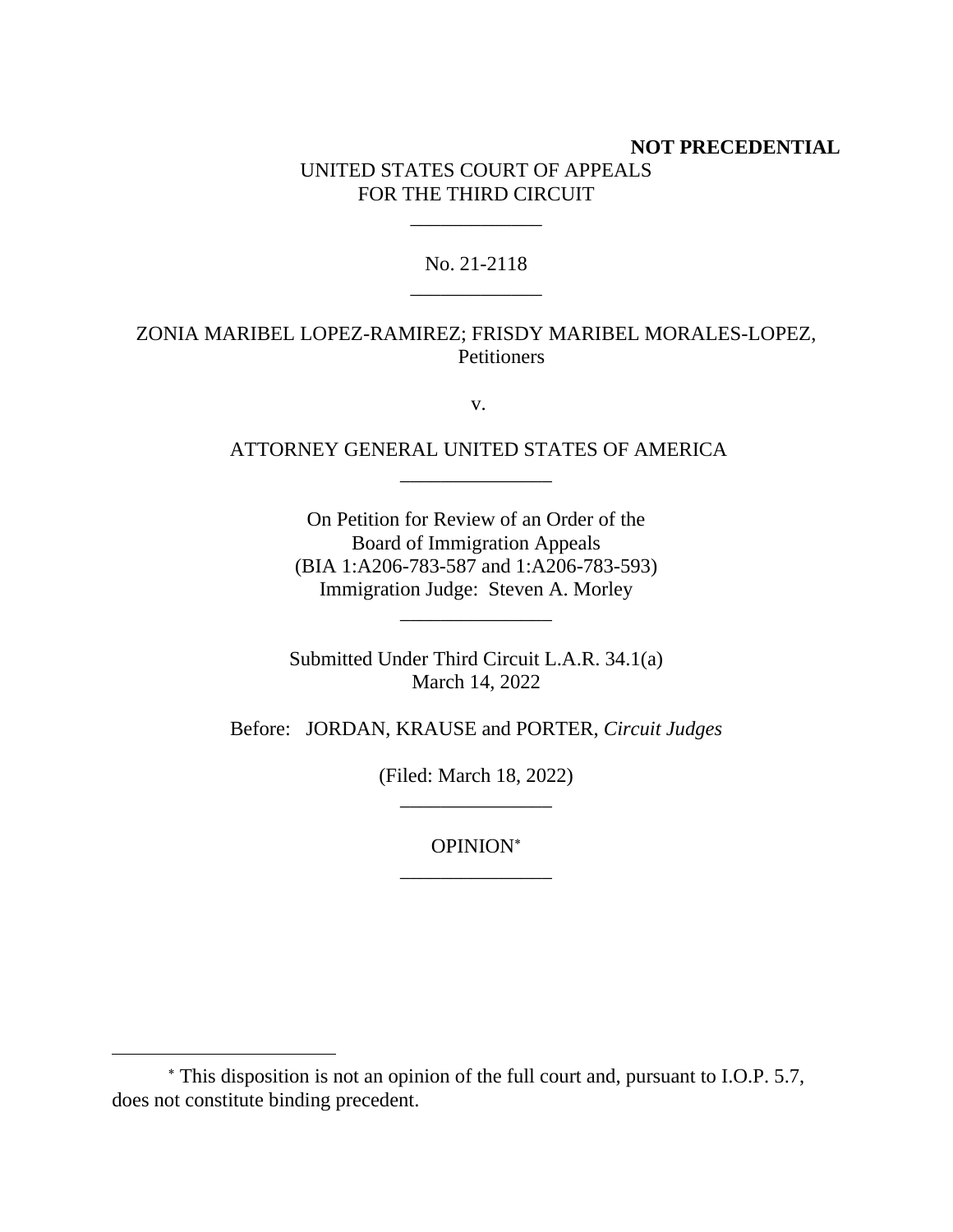#### JORDAN, *Circuit Judge*.

An Immigration Judge ("IJ") denied Petitioner Zonia Lopez-Ramirez's<sup>1</sup> application for asylum, withholding of removal, and deferral of removal under the Convention Against Torture ("CAT"), and the Board of Immigration Appeals ("BIA") dismissed her appeal. She twice moved unsuccessfully before the BIA for reconsideration of its initial decision and to reopen her removal proceedings. Now she seeks review of the BIA's denial of her second motion as number-barred. We will deny her petition.

### **I. BACKGROUND**

Lopez-Ramirez is a native and citizen of Guatemala who entered the United States in 2014. When the government commenced removal proceedings against her, she applied for asylum, withholding of removal, and protection under the CAT. At her hearing before an IJ in December 2017, she testified to fleeing Guatemala after receiving two threats from the Piwis Locos gang demanding that she pay them or else they would kill her and rape her daughter. She also presented evidence that gang violence and other criminal activity was a significant problem in Guatemala.

The IJ denied Lopez-Ramirez's application. It found that she had an objectively reasonable fear of future persecution in part because the country-conditions evidence she

<sup>&</sup>lt;sup>1</sup> Lopez-Ramirez's daughter, Frisdy Morales-Lopez, who was a minor when the immigration proceedings began, was a derivative beneficiary of her mother's application and also filed her own application. For simplicity, and following the parties' lead, we attribute the petitioners' arguments to lead petitioner Lopez-Ramirez in the singular.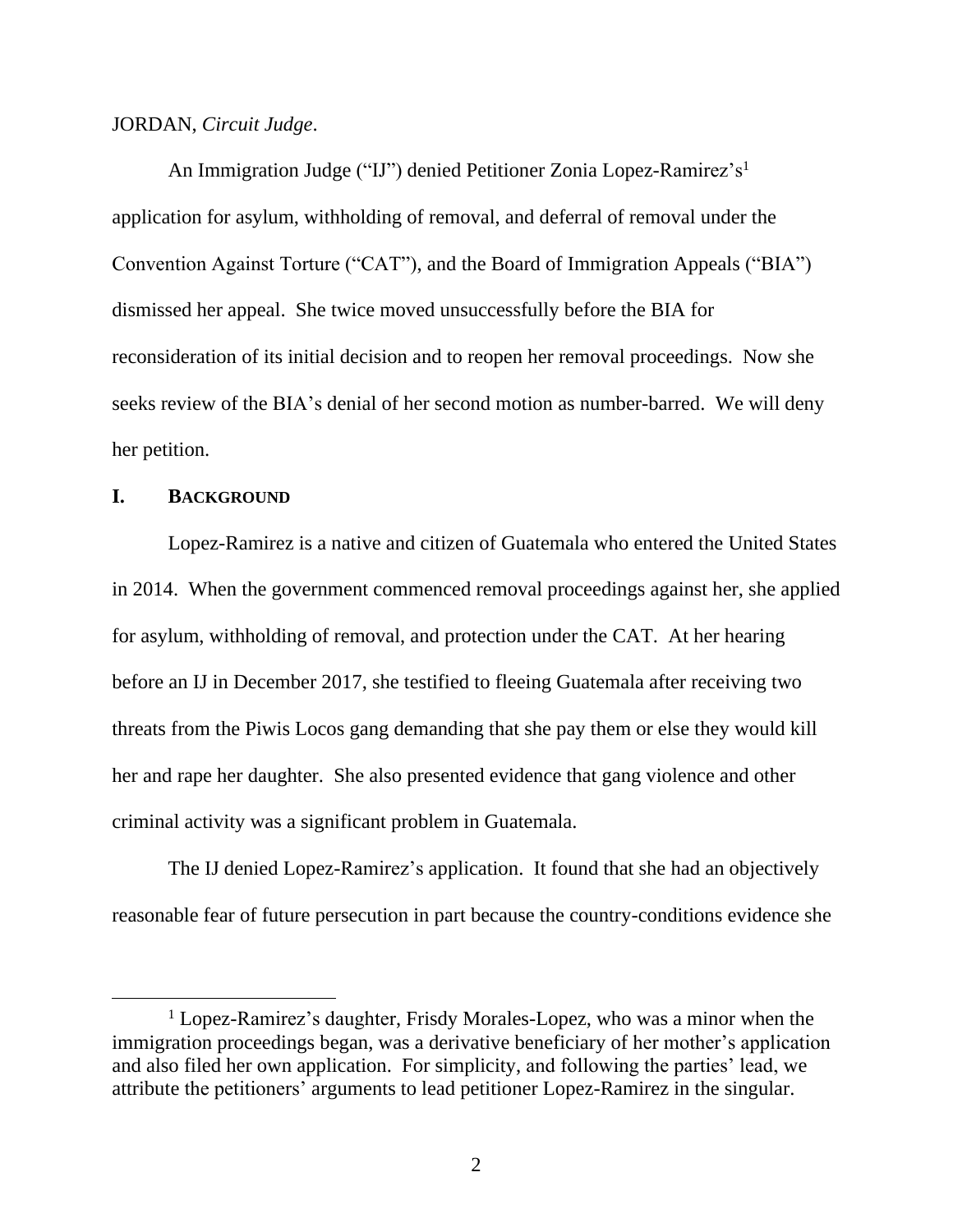submitted showed that "gangs and cartels in Guatemala operate with impunity" and that Guatemalan women are "systemically targeted for extortion, rape, torture, and murder" and are "especially vulnerable to gang and cartel related violence." (App. at 25-26.) The IJ nonetheless found her ineligible for asylum and withholding of removal for several reasons, including her failure to demonstrate that her fear of persecution was on account of her membership in a cognizable particular social group. The IJ also held that she did not qualify for protection under the CAT. Lopez-Ramirez appealed to the BIA, which in March 2020 adopted and affirmed the IJ's decision.

Rather than petitioning us to review the BIA's decision, she instead filed with the BIA a joint "motion to reconsider and/or reopen" the denial of her application. (A.R. at 78.) She pointed to various legal and factual errors that she said the IJ and BIA had made. She also claimed that reopening her proceedings was justified due to "worsening country conditions in Guatemala, namely, the growing and pervasive power of the MS-13 gang[,]" of which the Piwis Locos gang that extorted her was a subsidiary. (A.R. at 85- 86.) In support, she submitted reports and news articles about the impact of gang violence and extortion on Guatemala and Central America.

The BIA denied the motion in September 2020, finding no error in its initial denial of relief. It concluded that there was insufficient evidence of changed country circumstances to merit reopening, since most of the documents that Lopez-Ramirez submitted predated her hearing before the IJ. The more recent evidence, meanwhile, reflected "a continuing problem with gangs" that existed at the time of her hearing and thus did not demonstrate a "material change in country conditions[.]" (App. at 6-7.)

3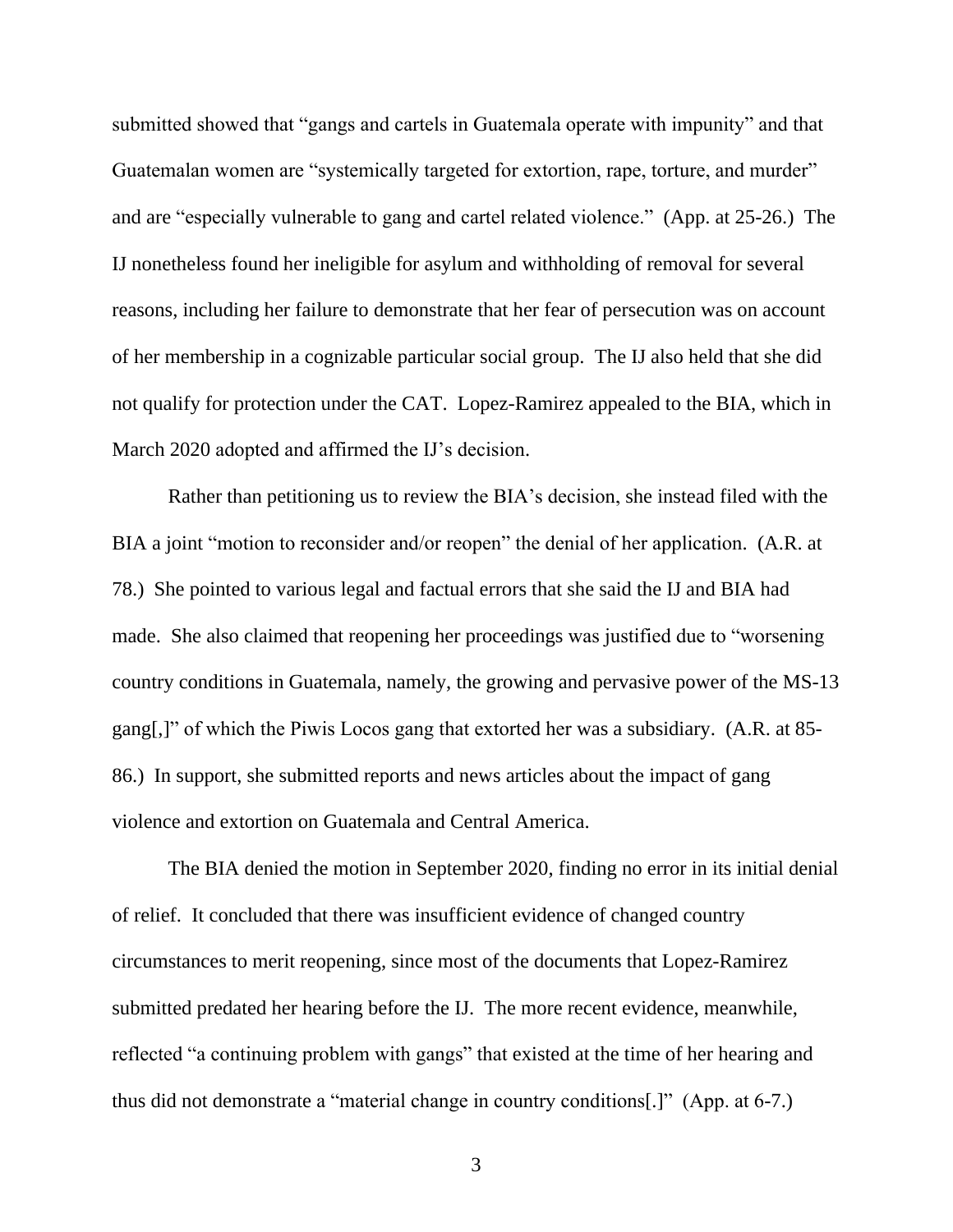Undeterred, Lopez-Ramirez tried again and filed a second joint "motion to reconsider and/or reopen." (A.R. at 23.) Again, she claimed to have identified erroneous legal conclusions and factual findings in the BIA's original decision. This time, though, she offered another basis for her motion to reopen: the fact that her son had since fled Guatemala and applied for asylum in the United States. Lopez-Ramirez explained that her son had been repeatedly harassed by gang members in Guatemala, who extorted him and threatened his and his family members' lives at gunpoint. Those threats, Lopez-Ramirez argued, demonstrated that "crime and gang activity [in Guatemala] continue[d] to increase," making reopening appropriate. (A.R. at 31.)

The BIA denied her second motion in May 2021 as number-barred. The BIA noted that, while the number bar does not apply to successive motions to reopen based on changed country conditions, the experiences of Lopez-Ramirez's son evinced "changed personal circumstances" and did not show that Guatemala's "ongoing gang problem" had gotten worse. (App. at 2-4.)

Lopez-Ramirez then timely filed the pending petition for review.

## **II. DISCUSSION**

The petition presents a number of issues, most of them focused on the merits of the BIA's affirmance of the IJ's denial of relief and its refusal to reconsider that initial decision. An additional argument is that changed circumstances in Guatemala justified exempting the second motion for reopening from the number bar. None of Lopez-Ramirez's arguments, however, entitle her to relief.

4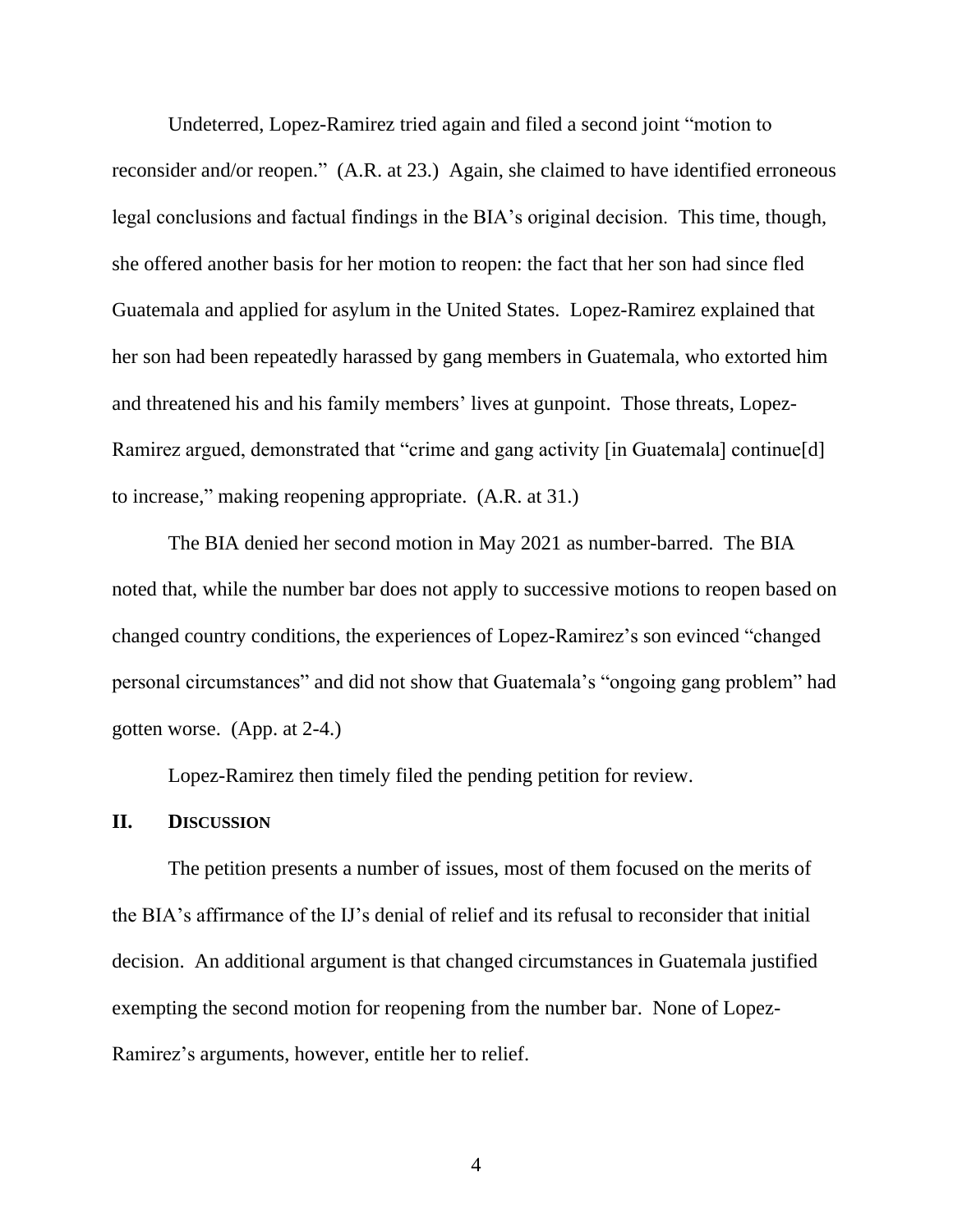#### **A. Jurisdiction**

As a threshold matter, the limits on our jurisdiction render us unable to pass on many of the issues Lopez-Ramirez raises. We have jurisdiction to review a final order of removal, provided that the petitioner seeks review of the decision within thirty days. 8 U.S.C. § 1252(a)(1), (b)(1). That thirty-day deadline is "mandatory and jurisdictional" and is not tolled by the filing of a motion for reconsideration or a motion to reopen. *Stone v. INS*, 514 U.S. 386, 394-95, 405 (1995) (citation omitted). Rather, a petitioner seeking review of both the BIA's initial ruling and its denial of a motion for reconsideration or reopening must timely file a separate petition for review of each order. *Id.* at 394-95, 401-03.

Lopez-Ramirez did not file a petition for review within thirty days of the BIA's March 2020 decision affirming the IJ's denial of relief or of the BIA's September 2020 denial of her first motion to reconsider and reopen. We therefore have no jurisdiction to consider Lopez-Ramirez's arguments about the alleged errors in the merits of the BIA's initial decision affirming the denial of relief. $<sup>2</sup>$  And to the extent that Lopez-Ramirez</sup> challenges the BIA's rejection of her first motion, we are likewise unable to review her contentions. That leaves for our review only her challenge to the BIA's denial of her second motion for reconsideration and to reopen, which she timely brought.

<sup>&</sup>lt;sup>2</sup> Of course, "[s]ome review of the merits decision" would be necessary in reviewing the propriety of the BIA's refusal to reconsider an initial denial of relief. *Castro v. Att'y Gen.*, 671 F.3d 356, 364 (3d Cir. 2012). We need not cross that bridge here, though, since the BIA's second denial of reconsideration was based on the number bar and not on any merits issue.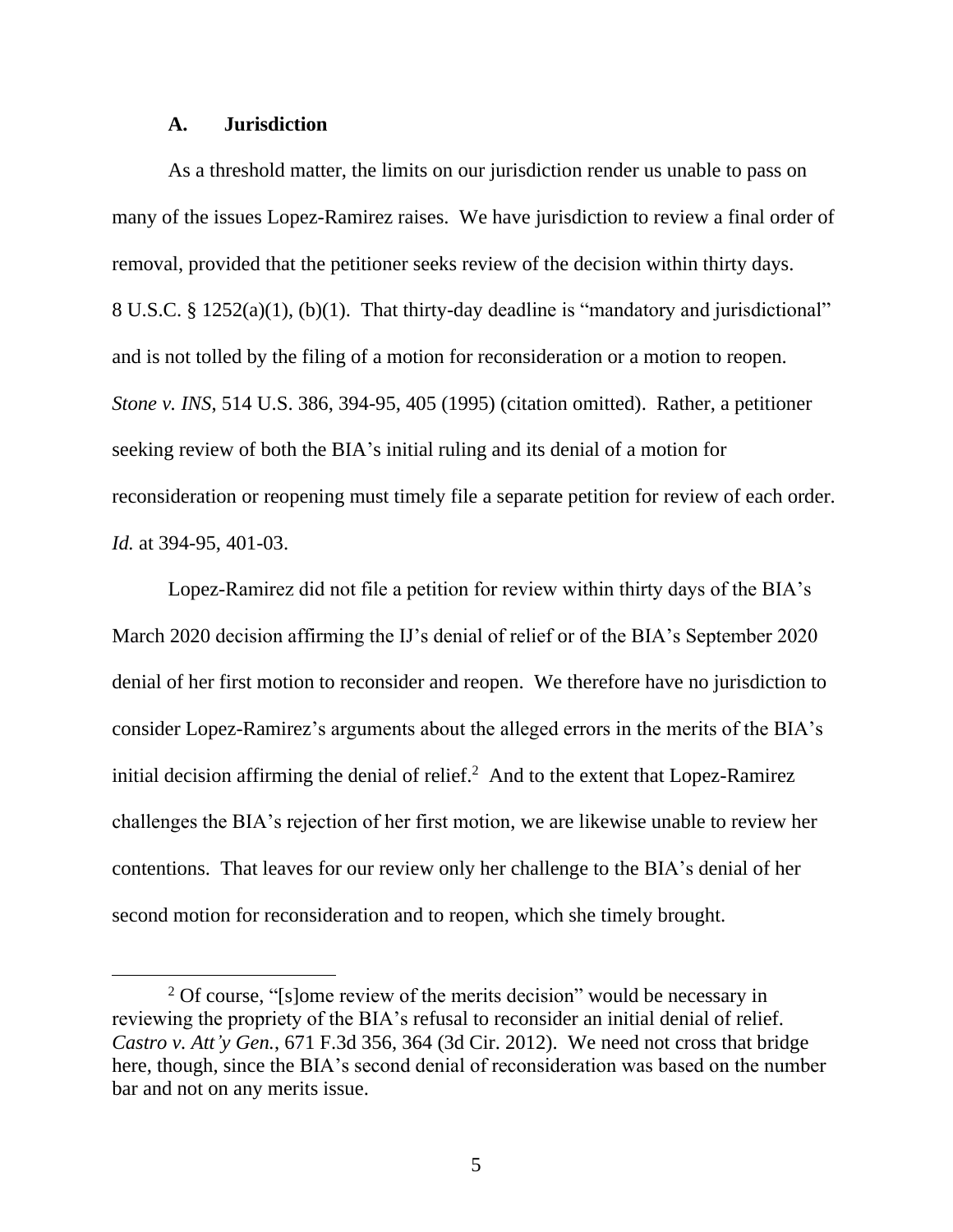#### **B. Second Motion for Reconsideration**

An alien may file only "one motion to reconsider a decision that the alien is removable from the United States." 8 U.S.C. § 1229a(c)(6)(A); *accord* 8 C.F.R. § 1003.2(b)(2). Lopez-Ramirez tries to avoid that number bar by claiming, for the first time on reply, that her second motion for reconsideration was actually a "request for en banc review" that differed from a second motion to reconsider. (Reply Br. at 1-2.) But she did not raise that argument in her opening brief or contest on any other ground the BIA's denial of her motion to reconsider as number-barred. She has thus forfeited any challenge to that denial. *Patel v. Att'y Gen.*, 639 F.3d 649, 652 n.3 (3d Cir. 2011).

## **C. Second Motion to Reopen**<sup>3</sup>

As with motions to reconsider, an alien may file only "one motion to reopen proceedings[.]" 8 U.S.C.  $\S$  1229a(c)(7)(A). What distinguishes the motion to reopen, however, is that an applicant can bring a second one if it is "based on changed circumstances" in her country of origin and is supported by evidence that "is material and was not available and could not have been discovered or presented at the previous hearing[.]" 8 C.F.R. § 1003.2(c)(3)(ii).<sup>4</sup>

 $3$  Given the "disfavored" status of motions to reopen, we review for abuse of discretion the denial of such a motion, and we "will not disturb the BIA's determination unless it is arbitrary, irrational, or contrary to law." *Darby v. Att'y Gen.*, 1 F.4th 151, 159 (3d Cir. 2021). We review conclusions of law de novo and findings of fact for substantial evidence. *Id.*

<sup>4</sup> Section 1229a does not appear to expressly contemplate a similar exception to the number bar; it contains one only for its ninety-day *time* bar. 8 U.S.C. § 1229a(c)(7)(A), (C)(ii). We need not resolve whether § 1229a in fact authorizes lifting the number bar in the face of changed country conditions or whether 8 C.F.R. § 1003.2(c)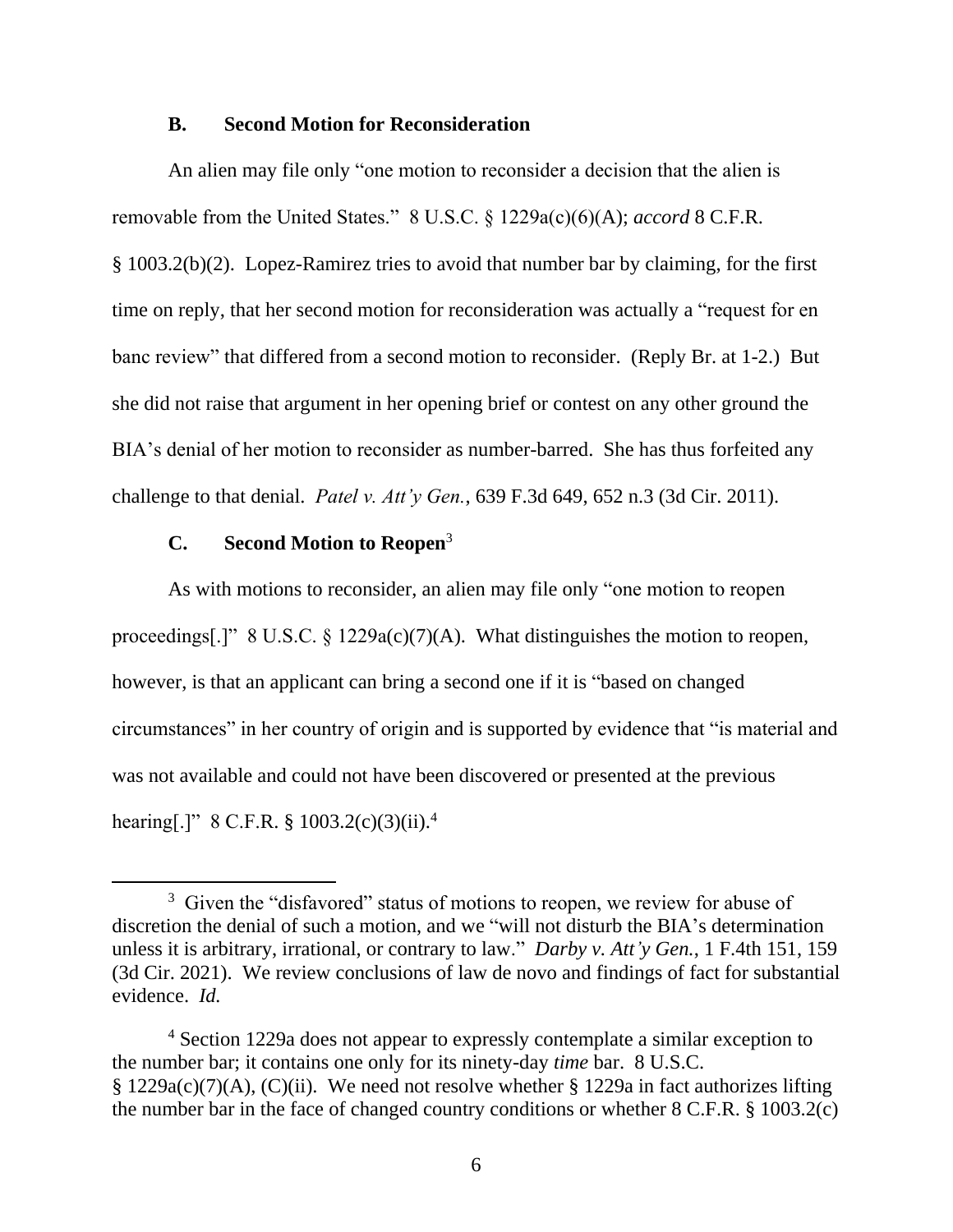Lopez-Ramirez seeks the advantage of that exception by citing two sets of evidence that she says demonstrate worsening conditions in Guatemala. Neither fits the bill.

She first argues that gangs such as MS-13 have used extortion and violence to gain more "economic and social power" in recent years. (Opening Br. at 19-20.) But Lopez-Ramirez did not assert that argument in her second motion – she did so only in her first – so she could rightly be held to have forfeited it. *See Khan v. Att'y Gen.*, 979 F.3d 193, 201 n.6 (3d Cir. 2020) (refusing to consider an issue the petitioner "did not raise before the BIA"). At any rate, most of the reports and news articles that Lopez-Ramirez provided in support of that argument predated her December 2017 hearing before the IJ. Those materials, therefore, were not evidence that "could not have been … presented" at her hearing. 8 C.F.R. § 1003.2(c)(3)(ii). The two post-2017 documents she submitted, meanwhile, "largely dealt with ongoing problems in Guatemala" – namely, extortion and other criminal activity by gangs such as MS-13 – and thus "did not provide a basis for finding that there was a material change in conditions there[.]" *Bamaca-Cifuentes v. Att'y Gen.*, 870 F.3d 108, 113 (3d Cir. 2017).

Lopez-Ramirez also points to her son's subsequent flight from Guatemala after facing threats and extortion from gang members as evidence that gangs in the country have become more powerful and dangerous. But the persecution of a single person,

is consistent with the statute, since Lopez-Ramirez would not qualify for that exception in any event.